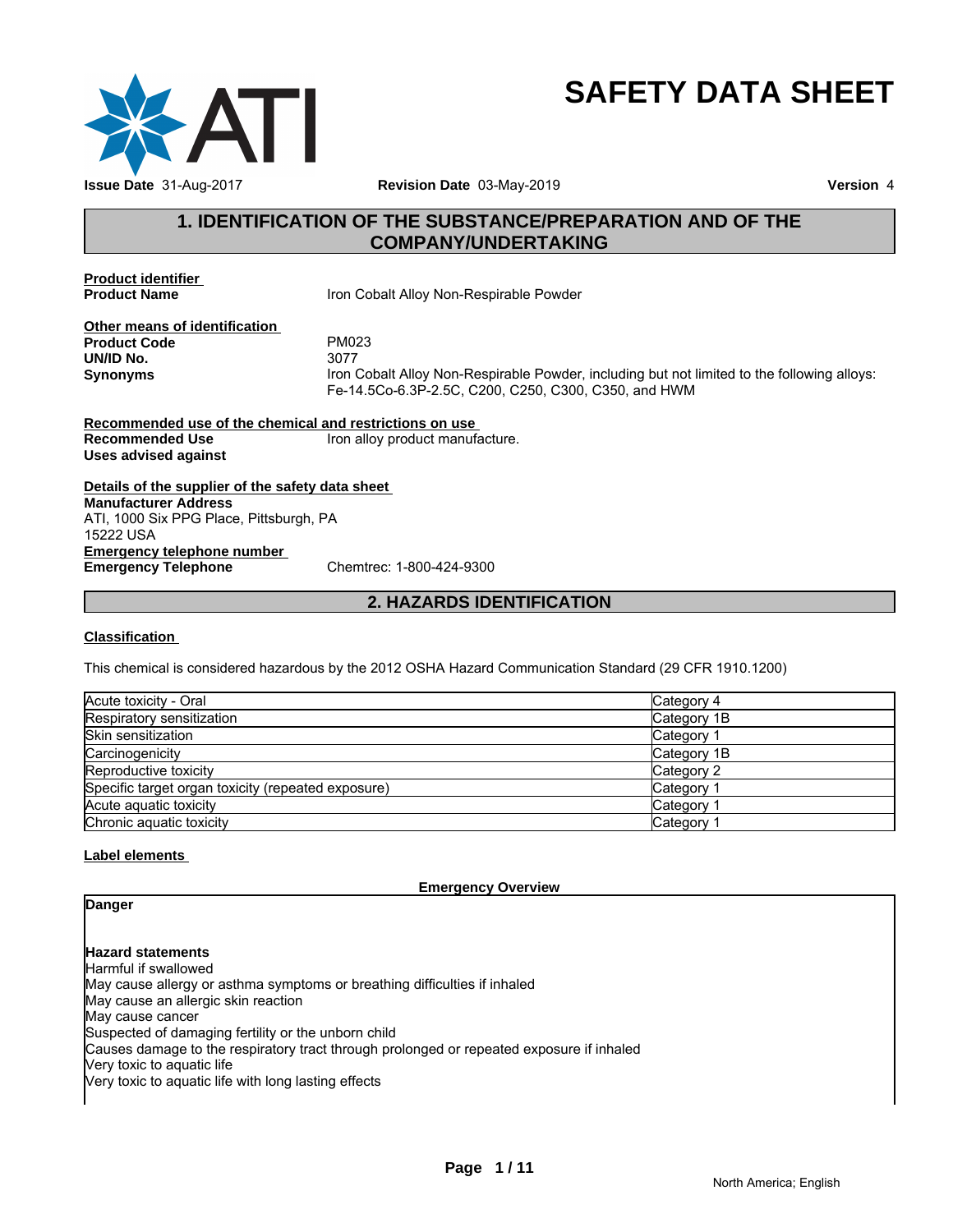

#### **Precautionary Statements - Prevention**

Do not handle until all safety precautions have been read and understood Use personal protective equipment as required Wear protective gloves Wash hands thoroughly after handling Do not eat, drink or smoke when using this product Avoid breathing dust/fume In case of inadequate ventilation wear respiratory protection Avoid release to the environment Contaminated work clothing should not be allowed out of the workplace IF ON SKIN: Wash with plenty of soap and water

#### **Precautionary Statements - Response**

Collect spillage If skin irritation or rash occurs: Get medical advice/attention Wash contaminated clothing before reuse If experiencing respiratory symptoms: Call a POISON CENTER or doctor/physician IF SWALLOWED: Call a POISON CENTER or doctor/physician if you feel unwell

#### **Precautionary Statements - Disposal**

Dispose of contents/container to an approved waste disposal plant

#### **Hazards not otherwise classified (HNOC)**

#### Not applicable

#### **Other Information**

When product is subjected to welding, burning, melting, sawing, brazing, grinding, buffing, polishing, or other similar heat-generating processes, the following potentially hazardous airborne particles and/or fumes may be generated:: Titanium dioxide an IARC Group 2B carcinogen, Hexavalent Chromium (Chromium VI) may cause lung, nasal, and/or sinus cancer, Vanadium pentoxide (V2O5) affects eyes, skin, respiratory system, Soluble molybdenum compounds such as molybdenum trioxide may cause lung irritation.

#### **3. COMPOSITION/INFORMATION ON INGREDIENTS**

**Synonyms I**ron Cobalt Alloy Non-Respirable Powder, including but not limited to the following alloys: Fe-14.5Co-6.3P-2.5C, C200, C250, C300, C350, and HWM.

| <b>Chemical Name</b> | <b>CAS No.</b> | Weight-%   |
|----------------------|----------------|------------|
| <b>Iron</b>          | 7439-89-6      | $50 - 80$  |
| Cobalt               | 7440-48-4      | $2.5 - 50$ |
| Nickel               | 7440-02-0      | $0 - 42$   |
| Chromium             | 7440-47-3      | $0 - 40$   |
| Vanadium             | 7440-62-2      | $0 - 15$   |
| Boron                | 7440-42-8      | $0 - 12$   |
| Molybdenum           | 7439-98-7      | $0 - 11$   |
| Tungsten             | 7440-33-7      | $0 - 8$    |
| Phosphorus           | 7723-14-0      | $0 - 7$    |
| Titanium             | 7440-32-6      | $0 - 5$    |
| Niobium (Columbium)  | 7440-03-1      | $0 - 3.5$  |
| Carbon               | 7440-44-0      | $0 - 3$    |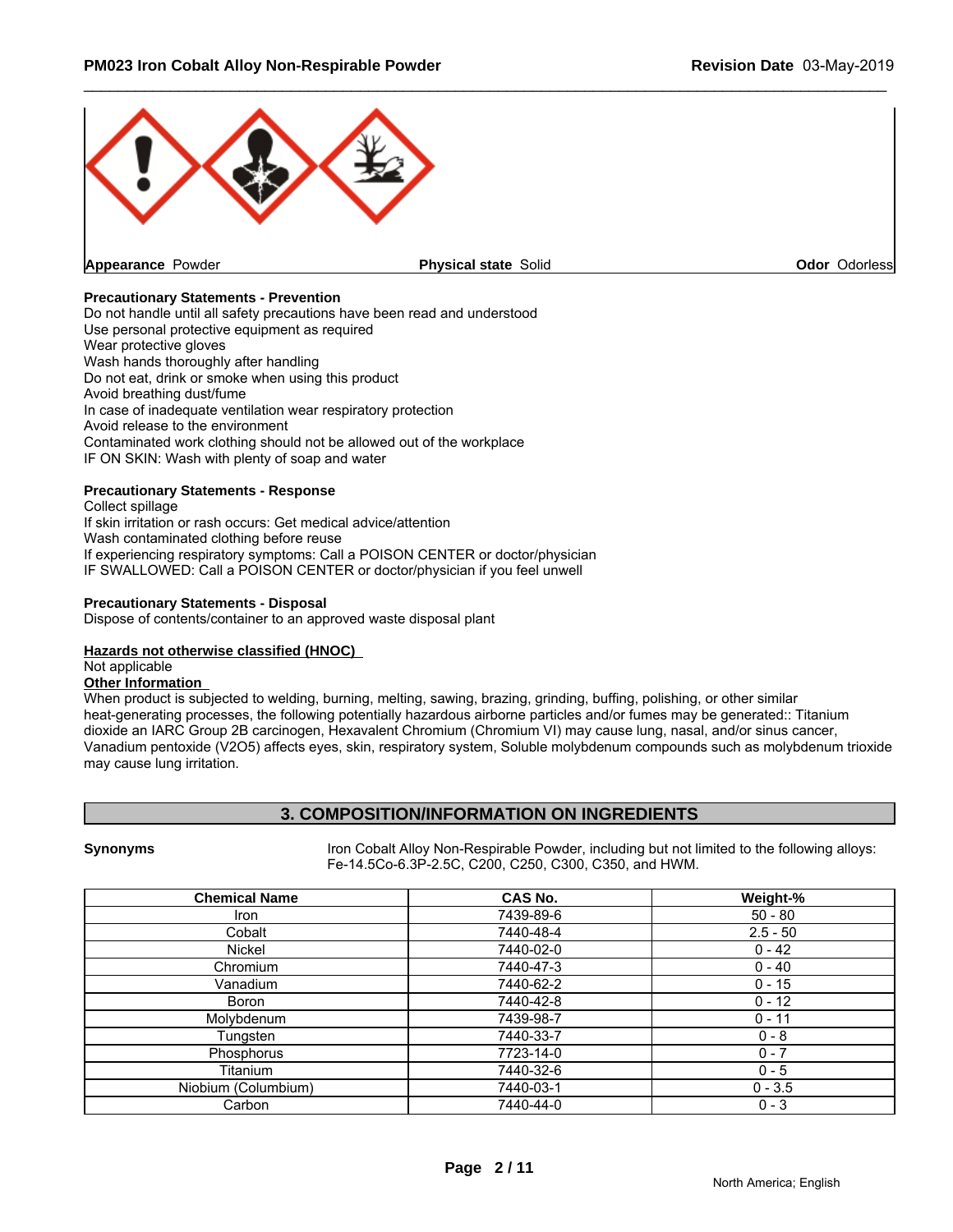| $\sim \cdots$<br><b>Silicon</b> | 7110<br><br>$\sim$ $\sim$                        | . .<br>. . |
|---------------------------------|--------------------------------------------------|------------|
|                                 | 06E<br>$-10$<br>$\overline{\phantom{a}}$<br>.7U- | . .        |

.

|                                                             | <b>4. FIRST AID MEASURES</b>                                                                                                                                                                                                         |  |  |
|-------------------------------------------------------------|--------------------------------------------------------------------------------------------------------------------------------------------------------------------------------------------------------------------------------------|--|--|
| <b>First aid measures</b>                                   |                                                                                                                                                                                                                                      |  |  |
| Eye contact                                                 | In the case of particles coming in contact with eyes during processing, treat as with any<br>foreign object.                                                                                                                         |  |  |
| <b>Skin Contact</b>                                         | In the case of skin irritation or allergic reactions see a physician. Wash off immediately with<br>soap and plenty of water.                                                                                                         |  |  |
| <b>Inhalation</b>                                           | If excessive amounts of smoke, fume, or particulate are inhaled during processing, remove<br>to fresh air and consult a qualified health professional. In the case of asthma symptoms or<br>breathing difficulties call a physician. |  |  |
| Ingestion                                                   | IF SWALLOWED. Call a POISON CENTER or doctor/physician if you feel unwell.                                                                                                                                                           |  |  |
| Most important symptoms and effects, both acute and delayed |                                                                                                                                                                                                                                      |  |  |
| <b>Symptoms</b>                                             | May cause allergic skin reaction. May cause allergy or asthma symptoms or breathing<br>difficulties if inhaled. May cause acute gastrointestinal effects if swallowed.                                                               |  |  |
|                                                             | Indication of any immediate medical attention and special treatment needed                                                                                                                                                           |  |  |
| Note to physicians                                          | Treat symptomatically.                                                                                                                                                                                                               |  |  |

### **5. FIRE-FIGHTING MEASURES**

#### **Suitable extinguishing media**

Product not flammable in the form as distributed, flammable as finely divided particles or pieces resulting from processing of this product. Isolate large fires and allow to burn out. Smother small fires with salt (NaCl) or class D dry powder fire extinguisher.

**Unsuitable extinguishing media** Do not spray water on burning metal as an explosion may occur. This explosive characteristic is caused by the hydrogen and steam generated by the reaction of water with the burning material.

#### **Specific hazards arising from the chemical**

Intense heat. Very fine, high surface area material resulting from processing this product may ignite spontaneously at room temperature. WARNING: Fine particles of this product may form combustible dust-air mixtures. Keep particles away from all ignition sources including heat, sparks, and flame. Prevent dust accumulations to minimize combustible dust hazard.

**Hazardous combustion products**Titanium dioxide an IARC Group 2B carcinogen. Hexavalent Chromium (Chromium VI) may cause lung, nasal, and/or sinus cancer. Vanadium pentoxide (V2O5) affects eyes, skin, respiratory system. Soluble molybdenum compounds such as molybdenum trioxide may cause lung irritation.

**Explosion data Sensitivity to Mechanical Impact** None. **Sensitivity to Static Discharge** None.

#### **Protective equipment and precautions for firefighters**

Firefighters should wear self-contained breathing apparatus and full firefighting turnout gear.

#### **6. ACCIDENTAL RELEASE MEASURES**

#### **Personal precautions, protective equipment and emergency procedures**

**Personal precautions** Use personal protective equipment as required.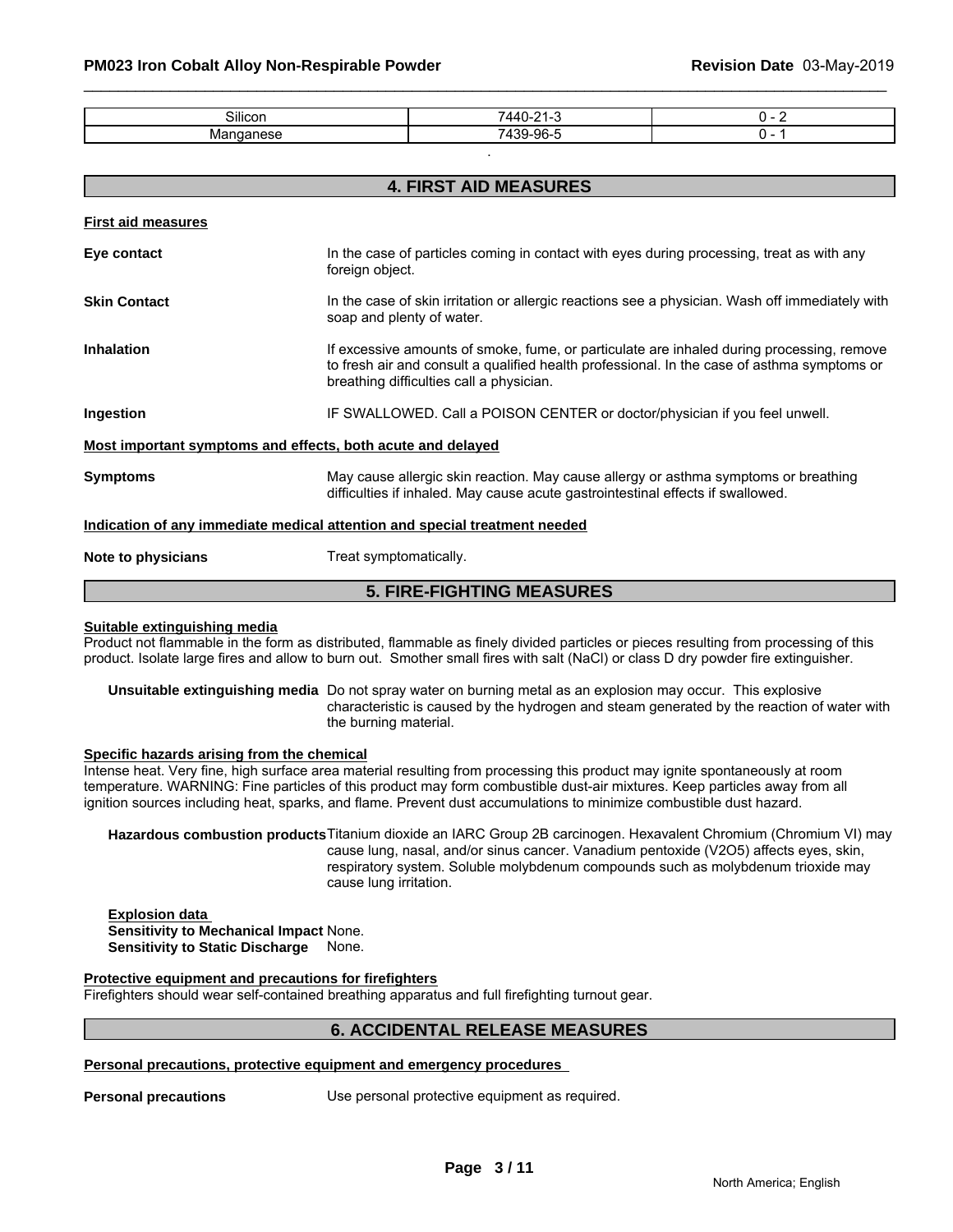| For emergency responders                                     | Use personal protective equipment as required. Follow Emergency Response Guidebook,<br>Guide No. 171.                                                                                                                                                                                                                                                                                                              |
|--------------------------------------------------------------|--------------------------------------------------------------------------------------------------------------------------------------------------------------------------------------------------------------------------------------------------------------------------------------------------------------------------------------------------------------------------------------------------------------------|
| <b>Environmental precautions</b>                             |                                                                                                                                                                                                                                                                                                                                                                                                                    |
| <b>Environmental precautions</b>                             | Collect spillage to prevent release to the environment.                                                                                                                                                                                                                                                                                                                                                            |
| Methods and material for containment and cleaning up         |                                                                                                                                                                                                                                                                                                                                                                                                                    |
| <b>Methods for containment</b>                               | Prevent further leakage or spillage if safe to do so.                                                                                                                                                                                                                                                                                                                                                              |
| Methods for cleaning up                                      | Sweep or shovel material into dry containers. Avoid creating uncontrolled dust.                                                                                                                                                                                                                                                                                                                                    |
|                                                              | <b>7. HANDLING AND STORAGE</b>                                                                                                                                                                                                                                                                                                                                                                                     |
| <b>Precautions for safe handling</b>                         |                                                                                                                                                                                                                                                                                                                                                                                                                    |
| Advice on safe handling                                      | Very fine, high surface area material resulting from grinding, buffing, polishing, or similar<br>processes of this product may ignite spontaneously at room temperature. WARNING: Fine<br>particles of this product may form combustible dust-air mixtures. Keep particles away from<br>all ignition sources including heat, sparks, and flame. Prevent dust accumulations to<br>minimize combustible dust hazard. |
| Conditions for safe storage, including any incompatibilities |                                                                                                                                                                                                                                                                                                                                                                                                                    |
| <b>Storage Conditions</b>                                    | Keep away from heat, sparks, flame and other sources of ignition (i.e., pilot lights, electric<br>motors and static electricity).                                                                                                                                                                                                                                                                                  |
| Incompatible materials                                       | Dissolves in hydrofluoric acid. Ignites in the presence of fluorine. When heated above<br>200°C, reacts exothermically with the following: Chlorine, bromine, halocarbons, carbon<br>tetrachloride, carbon tetrafluoride, and freon.                                                                                                                                                                               |

## **8. EXPOSURE CONTROLS/PERSONAL PROTECTION**

### **Control parameters**

| <b>Chemical Name</b> | <b>ACGIH TLV</b>                                           | <b>OSHA PEL</b>                                      |
|----------------------|------------------------------------------------------------|------------------------------------------------------|
| Iron                 |                                                            |                                                      |
| 7439-89-6            |                                                            |                                                      |
| Cobalt               | TWA: 0.02 mg/m <sup>3</sup> TWA: 0.02 mg/m <sup>3</sup> Co | TWA: 0.1 mg/m <sup>3</sup> dust and fume             |
| 7440-48-4            |                                                            |                                                      |
| Nickel               | TWA: 1.5 mg/m <sup>3</sup> inhalable fraction              | TWA: $1 \text{ mg/m}^3$                              |
| 7440-02-0            |                                                            |                                                      |
| Chromium             | TWA: $0.5$ mg/m <sup>3</sup>                               | TWA: 1 $mg/m3$                                       |
| 7440-47-3            |                                                            |                                                      |
| Vanadium             |                                                            | Ceiling: 0.5 mg/m <sup>3</sup> V2O5 respirable dust  |
| 7440-62-2            |                                                            | Ceiling: 0.1 mg/m <sup>3</sup> V2O5 fume             |
| <b>Boron</b>         |                                                            |                                                      |
| 7440-42-8            |                                                            |                                                      |
| Molybdenum           | TWA: 10 mg/m <sup>3</sup> inhalable fraction               | $\overline{\phantom{0}}$                             |
| 7439-98-7            | TWA: $3 \text{ mg/m}^3$ respirable fraction                |                                                      |
| Tungsten             | STEL: 10 mg/m <sup>3</sup> STEL: 10 mg/m <sup>3</sup> W    | (vacated) STEL: 10 mg/m <sup>3</sup> (vacated) STEL: |
| 7440-33-7            | TWA: 5 mg/m <sup>3</sup> TWA: 5 mg/m <sup>3</sup> W        | 10 mg/m $3$ W                                        |
| Phosphorus           |                                                            |                                                      |
| 7723-14-0            |                                                            |                                                      |
| Titanium             | $\overline{\phantom{a}}$                                   | $\blacksquare$                                       |
| 7440-32-6            |                                                            |                                                      |
| Niobium (Columbium)  |                                                            | $\overline{\phantom{0}}$                             |
| 7440-03-1            |                                                            |                                                      |
| Carbon               |                                                            |                                                      |
| 7440-44-0            |                                                            |                                                      |
| Silicon              |                                                            | TWA: 15 mg/m <sup>3</sup> total dust                 |
| 7440-21-3            |                                                            | TWA: 5 $mg/m3$ respirable fraction                   |
| Manganese            | TWA: $0.02 \text{ mg/m}^3$ respirable fraction             | (vacated) STEL: 3 mg/m <sup>3</sup> fume             |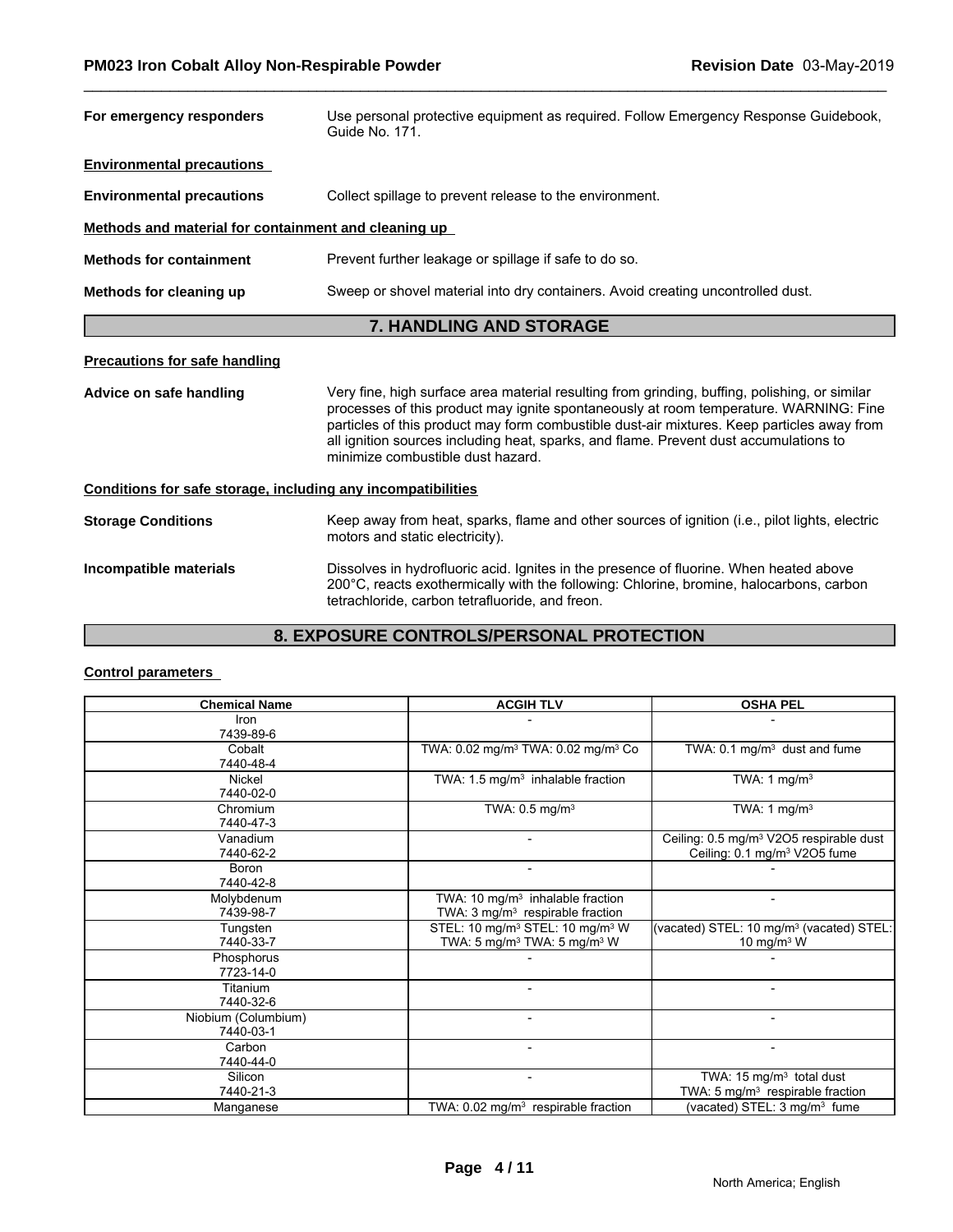| 7439-96-5                                                                    |                                                                                                                                                                                                                                                                                                                                                                                 | TWA: 0.1 mg/m <sup>3</sup> inhalable fraction TWA:<br>$0.02$ mg/m <sup>3</sup> Mn<br>TWA: $0.1 \text{ mg/m}^3$ Mn | (vacated) Ceiling: 5 mg/m <sup>3</sup><br>Ceiling: 5 mg/m <sup>3</sup> fume Ceiling: 5 mg/m <sup>3</sup> Mn |
|------------------------------------------------------------------------------|---------------------------------------------------------------------------------------------------------------------------------------------------------------------------------------------------------------------------------------------------------------------------------------------------------------------------------------------------------------------------------|-------------------------------------------------------------------------------------------------------------------|-------------------------------------------------------------------------------------------------------------|
| <b>Appropriate engineering controls</b>                                      |                                                                                                                                                                                                                                                                                                                                                                                 |                                                                                                                   |                                                                                                             |
| <b>Engineering Controls</b>                                                  | Avoid generation of uncontrolled particles.                                                                                                                                                                                                                                                                                                                                     |                                                                                                                   |                                                                                                             |
| <u>Individual protection measures, such as personal protective equipment</u> |                                                                                                                                                                                                                                                                                                                                                                                 |                                                                                                                   |                                                                                                             |
| <b>Eye/face protection</b>                                                   | When airborne particles may be present, appropriate eye protection is recommended. For<br>example, tight-fitting goggles, foam-lined safety glasses or other protective equipment that<br>shield the eyes from particles.                                                                                                                                                       |                                                                                                                   |                                                                                                             |
| Skin and body protection                                                     | Fire/flame resistant/retardant clothing may be appropriate during hot work with the product.<br>Wear protective gloves.                                                                                                                                                                                                                                                         |                                                                                                                   |                                                                                                             |
| <b>Respiratory protection</b>                                                | When particulates/fumes/gases are generated and if exposure limits are exceeded or<br>irritation is experienced, proper approved respiratory protection should be worn.<br>Positive-pressure supplied air respirators may be required for high airborne contaminant<br>concentrations. Respiratory protection must be provided in accordance with current local<br>regulations. |                                                                                                                   |                                                                                                             |
| <b>General Hygiene Considerations</b>                                        | Handle in accordance with good industrial hygiene and safety practice.                                                                                                                                                                                                                                                                                                          |                                                                                                                   |                                                                                                             |

### **9. PHYSICAL AND CHEMICAL PROPERTIES**

### **Information on basic physical and chemical properties**

| <b>Physical state</b>            | Solid                       |                                                   |                |
|----------------------------------|-----------------------------|---------------------------------------------------|----------------|
| Appearance                       | Powder                      | Odor                                              | Odorless       |
| <b>Color</b>                     | metallic gray or silver     | <b>Odor threshold</b>                             | Not applicable |
|                                  |                             |                                                   |                |
| <b>Property</b>                  | <b>Values</b>               | Remarks • Method                                  |                |
| pН                               |                             | Not applicable                                    |                |
| Melting point/freezing point     | 1400-1540 °C / 2560-2800 °F |                                                   |                |
| Boiling point / boiling range    |                             |                                                   |                |
| <b>Flash point</b>               |                             |                                                   |                |
| <b>Evaporation rate</b>          |                             | Not applicable                                    |                |
| Flammability (solid, gas)        |                             | Product not flammable in the form as distributed, |                |
|                                  |                             | flammable as finely divided particles or pieces   |                |
|                                  |                             | resulting from processing of this product         |                |
| <b>Flammability Limit in Air</b> |                             |                                                   |                |
| <b>Upper flammability limit:</b> |                             |                                                   |                |
| Lower flammability limit:        |                             |                                                   |                |
| Vapor pressure                   |                             | Not applicable                                    |                |
| <b>Vapor density</b>             |                             | Not applicable                                    |                |
| <b>Specific Gravity</b>          | $8.0 - 8.5$                 |                                                   |                |
| <b>Water solubility</b>          | Insoluble                   |                                                   |                |
| Solubility in other solvents     |                             |                                                   |                |
| <b>Partition coefficient</b>     |                             | Not applicable                                    |                |
| <b>Autoignition temperature</b>  |                             | Not applicable                                    |                |
| <b>Decomposition temperature</b> |                             | Not applicable                                    |                |
| <b>Kinematic viscosity</b>       |                             | Not applicable                                    |                |
| <b>Dynamic viscosity</b>         |                             | Not applicable                                    |                |
| <b>Explosive properties</b>      | Not applicable              |                                                   |                |
| <b>Oxidizing properties</b>      | Not applicable              |                                                   |                |
| <b>Other Information</b>         |                             |                                                   |                |
|                                  |                             |                                                   |                |
| <b>Softening point</b>           |                             |                                                   |                |
| Molecular weight                 |                             |                                                   |                |
| <b>VOC Content (%)</b>           | Not applicable              |                                                   |                |
|                                  |                             |                                                   |                |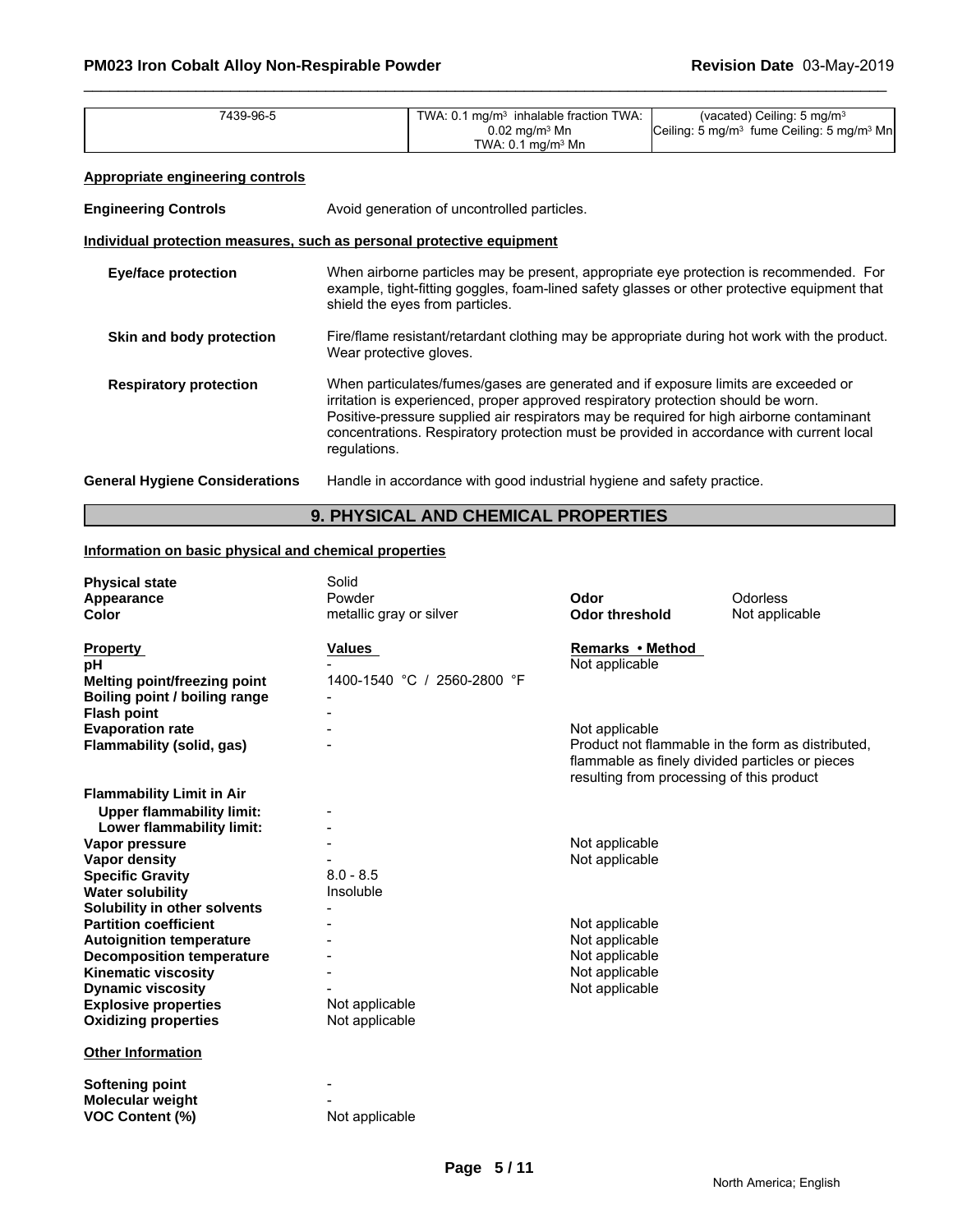**Density Bulk density** -

### **10. STABILITY AND REACTIVITY**

**Reactivity**  Not applicable

#### **Chemical stability**

Stable under normal conditions.

#### **Possibility of Hazardous Reactions**

None under normal processing.

**Hazardous polymerization** Hazardous polymerization does not occur.

#### **Conditions to avoid**

Dust formation and dust accumulation.

#### **Incompatible materials**

Dissolves in hydrofluoric acid. Ignites in the presence of fluorine. When heated above 200°C, reacts exothermically with the following: Chlorine, bromine, halocarbons, carbon tetrachloride, carbon tetrafluoride, and freon.

#### **Hazardous Decomposition Products**

When product is subjected to welding, burning, melting, sawing, brazing, grinding, buffing, polishing, or other similar heat-generating processes, the following potentially hazardous airborne particles and/or fumes may be generated:. Titanium dioxide an IARC Group 2B carcinogen. Hexavalent Chromium (Chromium VI) may cause lung, nasal, and/or sinus cancer. Vanadium pentoxide (V2O5) affects eyes, skin, respiratory system. Soluble molybdenum compounds such as molybdenum trioxide may cause lung irritation.

#### **11. TOXICOLOGICAL INFORMATION**

#### **Information on likely routes of exposure**

| <b>Product Information</b> |                                                                                                                                                                                                 |
|----------------------------|-------------------------------------------------------------------------------------------------------------------------------------------------------------------------------------------------|
| <b>Inhalation</b>          | May cause cancer by inhalation. Causes damage to the respiratory tract through prolonged<br>or repeated exposure if inhaled. Cobalt-containing alloys may cause sensitization by<br>inhalation. |
| Eye contact                | Product not classified.                                                                                                                                                                         |
| <b>Skin Contact</b>        | May cause sensitization by skin contact.                                                                                                                                                        |
| <b>Ingestion</b>           | Harmful if swallowed.                                                                                                                                                                           |
|                            |                                                                                                                                                                                                 |

| <b>Chemical Name</b>          | Oral LD50         | <b>Dermal LD50</b> | <b>Inhalation LC50</b> |
|-------------------------------|-------------------|--------------------|------------------------|
| llron<br>7439-89-6            | 98,600 mg/kg bw   |                    | $> 0.25$ mg/L          |
| Cobalt<br>7440-48-4           | 550 mg/kg bw      | >2000 mg/kg bw     | $< 0.05$ mg/L          |
| Nickel<br>l 7440-02-0         | > 9000 mg/kg bw   |                    | $> 10.2$ mg/L          |
| Chromium<br>17440-47-3        | > 3400 mg/kg bw   |                    | $> 5.41$ mg/L          |
| <b>Nanadium</b><br>17440-62-2 | > 2000 mg/kg bw   |                    |                        |
| Boron<br>7440-42-8            | > 2000 mg/kg bw   |                    | $> 5.08$ mg/L          |
| Molybdenum<br>7439-98-7       | > 2000 mg/kg bw   | > 2000 mg/kg bw    | $> 5.10$ mg/L          |
| Tungsten<br> 7440-33-7        | $>$ 2000 mg/kg bw | $>$ 2000 mg/kg bw  | $> 5.4$ mg/L           |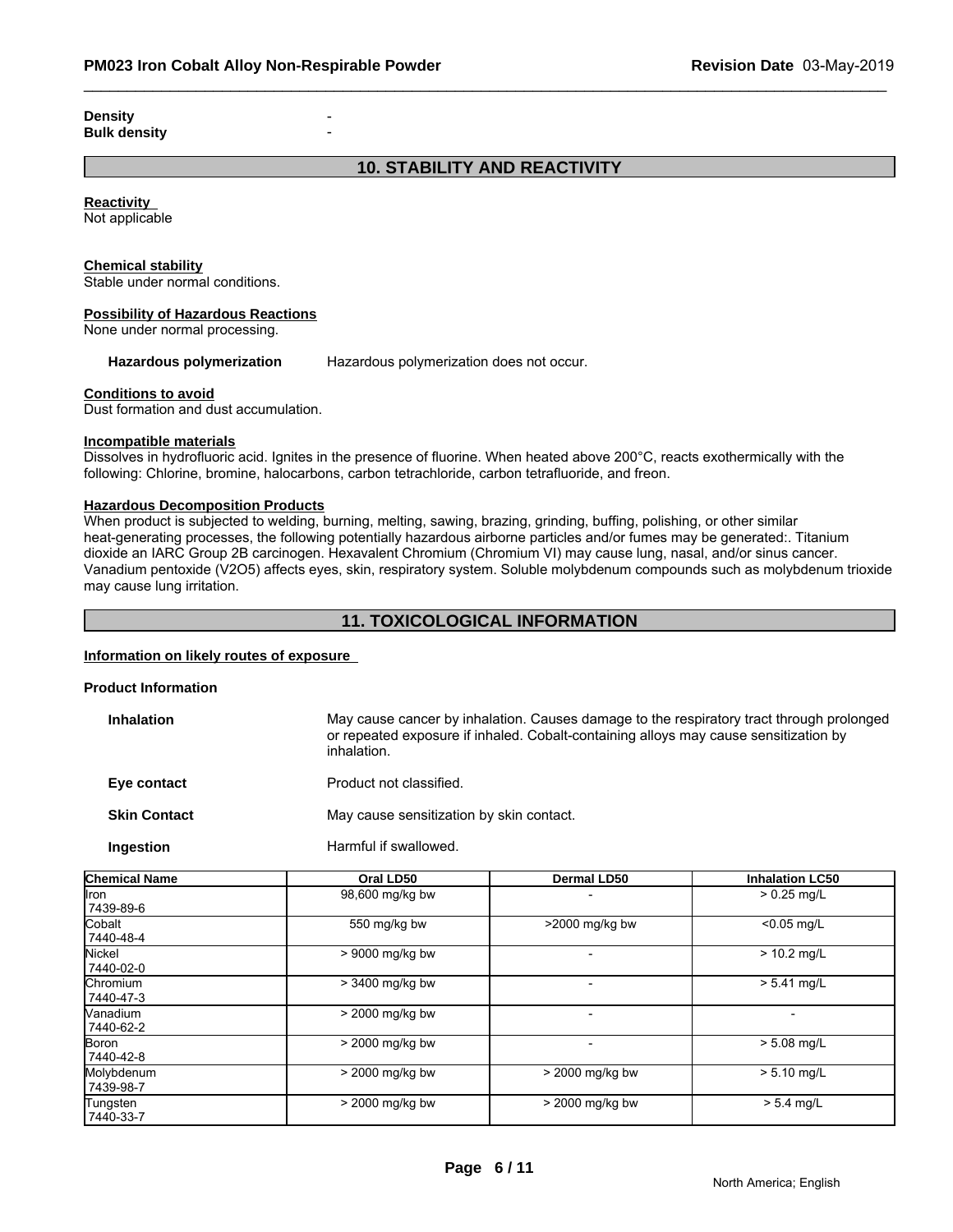| Phosphorus<br>17723-14-0           | Iron Phosphide LD50 > 2000 mg/kg<br>bw |                 | Iron phosphide LC50 > 5.75 mg/L |
|------------------------------------|----------------------------------------|-----------------|---------------------------------|
| Titanium<br>7440-32-6              | > 5000 mg/kg bw                        |                 |                                 |
| Niobium (Columbium)<br>  7440-03-1 | $> 10,000$ mg/kg bw                    | > 2000 mg/kg bw |                                 |
| Carbon<br>7440-44-0                | > 2000 mg/kg bw                        |                 |                                 |
| Silicon<br>7440-21-3               | > 5000 mg/kg bw                        | > 5000 mg/kg bw | $> 2.08$ mg/L                   |
| Manganese<br> 7439-96-5            | $>2000$ mg/kg bw                       |                 | $>5.14$ mg/L                    |

#### **Information on toxicological effects**

**Symptoms** May cause sensitization by skin contact. May cause allergy or asthma symptoms or breathing difficulties if inhaled. May cause acute gastrointestinal effects if swallowed.

#### **Delayed and immediate effects as well as chronic effects from short and long-term exposure**

| <b>Acute toxicity</b>             | Harmful if swallowed. Cobalt-containing powders may be fatal if inhaled.                  |
|-----------------------------------|-------------------------------------------------------------------------------------------|
| <b>Skin corrosion/irritation</b>  | Product not classified.                                                                   |
| Serious eye damage/eye irritation | Product not classified.                                                                   |
| <b>Sensitization</b>              | May cause sensitization by skin contact. Cobalt-containing alloys may cause sensitization |
|                                   | by inhalation.                                                                            |
| Germ cell mutagenicity            | Product not classified.                                                                   |
| Carcinogenicity                   | May cause cancer by inhalation.                                                           |

| <b>Chemical Name</b> | <b>ACGIH</b> | <b>IARC</b> | <b>NTP</b>             | <b>OSHA</b> |
|----------------------|--------------|-------------|------------------------|-------------|
| Cobalt               | A3           | Group 2A    | Known                  | ↗           |
| 7440-48-4            |              | Group 2B    |                        |             |
| Nickel               |              | Group 1     | Known                  | $\lambda$   |
| 7440-02-0            |              | Group 2B    | Reasonably Anticipated |             |
| Chromium             |              | Group 3     |                        |             |
| 7440-47-3            |              |             |                        |             |

**STOT - single exposure** 

**Reproductive toxicity** Possible risk of impaired fertility.<br>**STOT - single exposure** Product not classified. **STOT - repeated exposure** Causes disorder and damage to the: Respiratory System.<br>**Aspiration hazard** Product not classified. Product not classified.

### **12. ECOLOGICAL INFORMATION**

This product contains a chemical which, although not listed, meets the IMDG criteria for being a marine pollutant.

#### **Ecotoxicity**

This product as shipped is classified for aquatic chronic toxicity. This product as shipped is classified for aquatic acute toxicity.

| <b>Chemical Name</b> | Algae/aquatic plants                                                                                  | <b>Fish</b>                                                                                                                  | Toxicity to<br>microorganisms                                                       | <b>Crustacea</b>                                                                                                                                                                            |
|----------------------|-------------------------------------------------------------------------------------------------------|------------------------------------------------------------------------------------------------------------------------------|-------------------------------------------------------------------------------------|---------------------------------------------------------------------------------------------------------------------------------------------------------------------------------------------|
| Iron<br>7439-89-6    |                                                                                                       | The 96 h LC50 of 50% iron<br>loxide black in water to Daniol<br>rerio was greater than<br>10,000 mg/L.                       | The 3 h EC50 of iron oxide<br>for activated sludge was<br>greater than 10,000 mg/L. | The 48 h EC50 of iron oxide<br>to Daphnia magna was<br>greater than 100 mg/L.                                                                                                               |
| Cobalt<br>7440-48-4  | The 72 h EC50 of cobalt<br>dichloride to<br>Pseudokirchneriella<br>subcapitata was 144 ug of<br>Co/L. | The 96h LC50 of cobalt<br>dichloride ranged from 1.5<br>mg Co/L for Oncorhynchus<br>mykiss to 85 mg Co/L for<br>Danio rerio. | The 3 h EC50 of cobalt<br>dichloride for activated<br>sludge was 120 mg of Co/L.    | The 48 h LC50 of cobalt<br>dichloride ranged from 0.61<br>mg Co/L for Ceriodaphnia<br>dubia tested in soft.<br>DOM-free water to >1800mg<br>Co/L for Tubifex tubifex in<br>very hard water. |
| Nickel<br>7440-02-0  | NOEC/EC10 values range<br>from $12.3 \mu g/l$ for                                                     | The 96h LC50s values range<br>from 0.4 mg Ni/L for                                                                           | The 30 min EC50 of nickel<br>for activated sludge was 33                            | The 48h LC50s values range<br>from 0.013 mg Ni/L for                                                                                                                                        |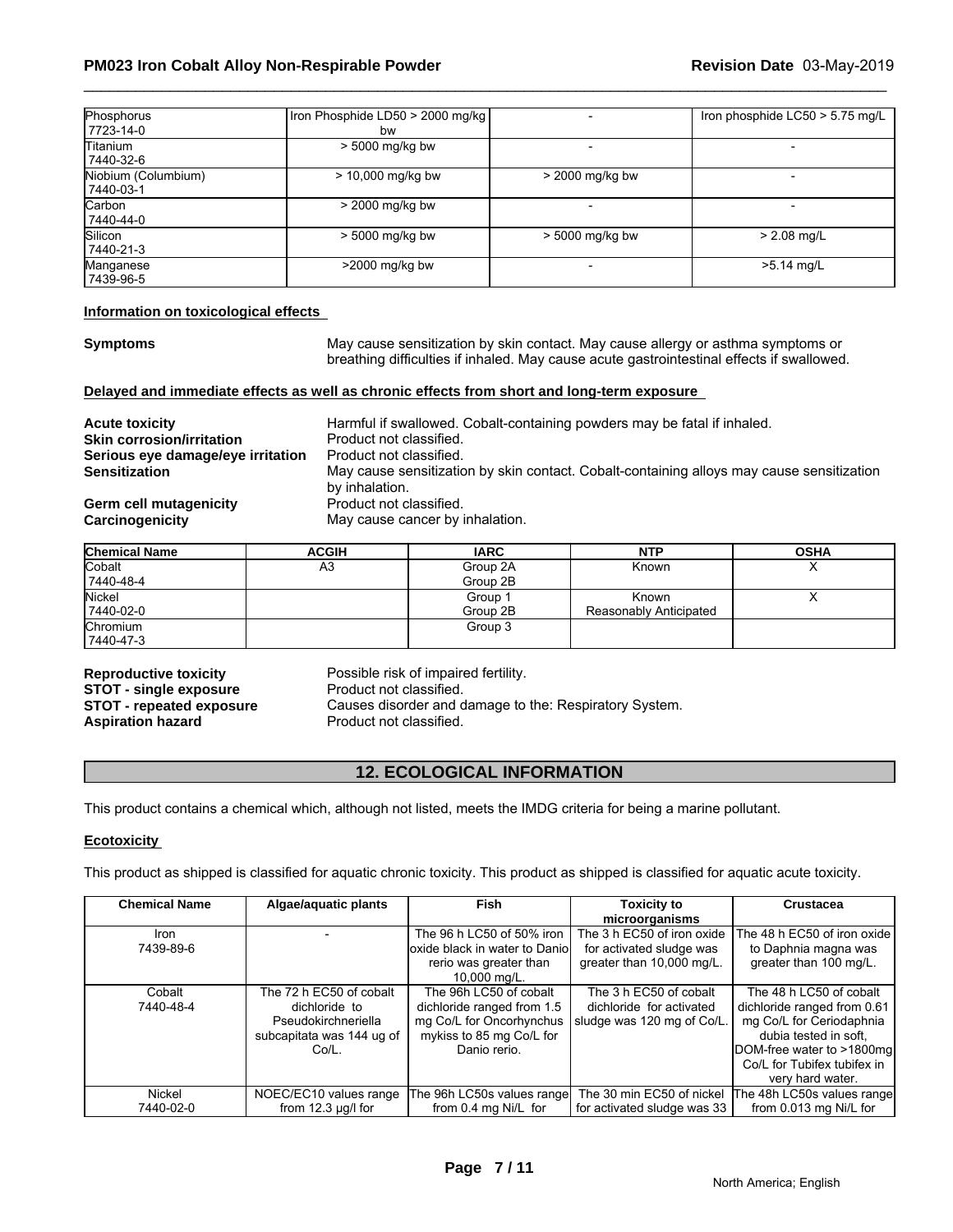|                                  | Scenedesmus accuminatus<br>to $425$ µg/l for<br>Pseudokirchneriella<br>subcapitata.                                                                  | Pimephales promelas to 320<br>mg Ni/L for Brachydanio<br>rerio.                                                                                                                                                     | mg Ni/L.                                                                                        | Ceriodaphnia dubia to 4970<br>mg Ni/L for Daphnia magna.                                                                                                                                           |
|----------------------------------|------------------------------------------------------------------------------------------------------------------------------------------------------|---------------------------------------------------------------------------------------------------------------------------------------------------------------------------------------------------------------------|-------------------------------------------------------------------------------------------------|----------------------------------------------------------------------------------------------------------------------------------------------------------------------------------------------------|
| Chromium<br>7440-47-3            |                                                                                                                                                      |                                                                                                                                                                                                                     |                                                                                                 |                                                                                                                                                                                                    |
| Vanadium<br>7440-62-2            | The 72 h EC50 of vanadium<br>pentoxide to Desmodesmus<br>subspicatus was 2,907 ug of<br>V/L.                                                         | The 96 h LC50 of vanadium<br>pentoxide to Pimephales<br>promelas was 1,850 ug of<br>$V/L$ .                                                                                                                         | The 3 h EC50 of sodium<br>metavanadate for activated<br>sludge was greater than 100<br>$mg/L$ . | The 48 h EC50 of sodium<br>vanadate to Daphnia magna<br>was 2,661 ug of V/L.                                                                                                                       |
| Boron<br>7440-42-8               | The 72-h EC50 value for<br>reduction of biomass of<br>Pseudokirchneriella<br>subcapitata exposed to Boric<br>acid at pH 7.5 to 8.3 was<br>40.2 mg/L. | The 96-hr LC50 for<br>Pimephales promelas<br>exposed to Boric acid<br>(82%)/borax (18%) mixture<br>was 79.7 mg/L with water<br>hardness of 91 mg/L and<br>water pH of 8.0.                                          | The 3 h NOEC of boric acid<br>for activated sludge ranged<br>from 17.5 to 20 mg/L.              | The 48-hr LC50 for<br>Ceriodaphnia dubia exposed<br>to Boric acid/borax mixture<br>ranged from 91 to 165 mg/L<br>with pH ranging from 6.7 to<br>8.4.                                               |
| Molybdenum<br>7439-98-7          | The 72 h EC50 of sodium<br>molybdate dihydrate to<br>Pseudokirchneriella<br>subcapitata was 362.9 mg of<br>Mo/L.                                     | The 96 h LC50 of sodium<br>molybdate dihydrate to<br>Pimephales promelas was<br>644.2 mg/L                                                                                                                          | The 3 h EC50 of<br>molybdenum trioxide for<br>activated sludge was 820<br>mg/L.                 | The 48 h LC50 of sodium<br>molybdate dihydrate to<br>Ceriodaphnia dubia was<br>1,015 mg/L.<br>The 48 h LC50 of sodium<br>molybdate dihydrate to<br>Daphnia magna was greater<br>than 1,727.8 mg/L. |
| Tungsten<br>7440-33-7            | The 72 h EC50 of sodium<br>tungstate to<br>Pseudokirchnerella<br>subcapitata was 31.0 mg of<br>W/L.                                                  | The 96 h LC50 of sodium<br>tungstate to Danio rerio was<br>greater than 106 mg of W/L.                                                                                                                              | The 30 min EC50 of sodium<br>tungstate for activated<br>sludge were greater than<br>1000 mg/L.  | The 48 h EC50 of sodium<br>tungstate to Daphnia magna<br>was greater than 96 mg of<br>W/L.                                                                                                         |
| Phosphorus<br>7723-14-0          |                                                                                                                                                      | ÷,                                                                                                                                                                                                                  | The 3 h NOEC of<br>Ferrophosphorus for<br>activated sludge was 1,000<br>$mg/L$ .                | The 48 h EC50 of Iron<br>Phosphide to Daphnia<br>magna was greater than<br>$0.03$ mg/L.                                                                                                            |
| Titanium<br>7440-32-6            | The 72 h EC50 of titanium<br>dioxide to<br>Pseudokirchnerella<br>subcapitata was 61 mg of<br>TiO <sub>2</sub> /L.                                    | The 96 h LC50 of titanium<br>dioxide to Cyprinodon<br>variegatus was greater than<br>10,000 mg of TiO2/L.<br>The 96 h LC50 of titanium<br>dioxide to Pimephales<br>promelas was greater than<br>1,000 mg of TiO2/L. | The 3 h EC50 of titanium<br>dioxide for activated sludge<br>were greater than 1000<br>mg/L.     | The 48 h EC50 of titanium<br>dioxide to Daphnia Magna<br>was greater than 1000 mg of<br>TiO <sub>2</sub> /L.                                                                                       |
| Niobium (Columbium)<br>7440-03-1 |                                                                                                                                                      |                                                                                                                                                                                                                     |                                                                                                 |                                                                                                                                                                                                    |
| Carbon<br>7440-44-0              | The 72 h EL50 of Carbon to<br>Pseudokirchneriella<br>subcapitata was greater than<br>100 mg/L.                                                       | The 96 h LL50 of Carbon in<br>water to Danio rerio was<br>greater than 100 mg/L.                                                                                                                                    | The 3 h EC50 of Carbon for<br>activated sludge was 1000<br>mg/L.                                | The 48 h EL50 of Carbon to<br>Daphnia magna was greater<br>than 100 mg/L.                                                                                                                          |
| Silicon<br>7440-21-3             | The 72 h EC50 of sodium<br>metasilicate pentahydrate to<br>Pseudokirchnerella<br>subcapitata was greater than<br>250 mg/L.                           |                                                                                                                                                                                                                     |                                                                                                 |                                                                                                                                                                                                    |
| Manganese<br>7439-96-5           | The 72 h EC50 of<br>manganese to<br>Desmodesmus subspicatus<br>was 2.8 mg of Mn/L.                                                                   | The 96 h LC50 of<br>manganese to<br>Oncorhynchus mykiss was<br>greater than 3.6 mg of Mn/L                                                                                                                          | The 3 h EC50 of manganese<br>for activated sludge was<br>greater than 1000 mg/L.                | The 48 h EC50 of<br>manganese to Daphnia<br>magna was greater than 1.6<br>mg/L.                                                                                                                    |

### **Persistence and degradability**

**Bioaccumulation**

.

.

### **Other adverse effects**

### **13. DISPOSAL CONSIDERATIONS**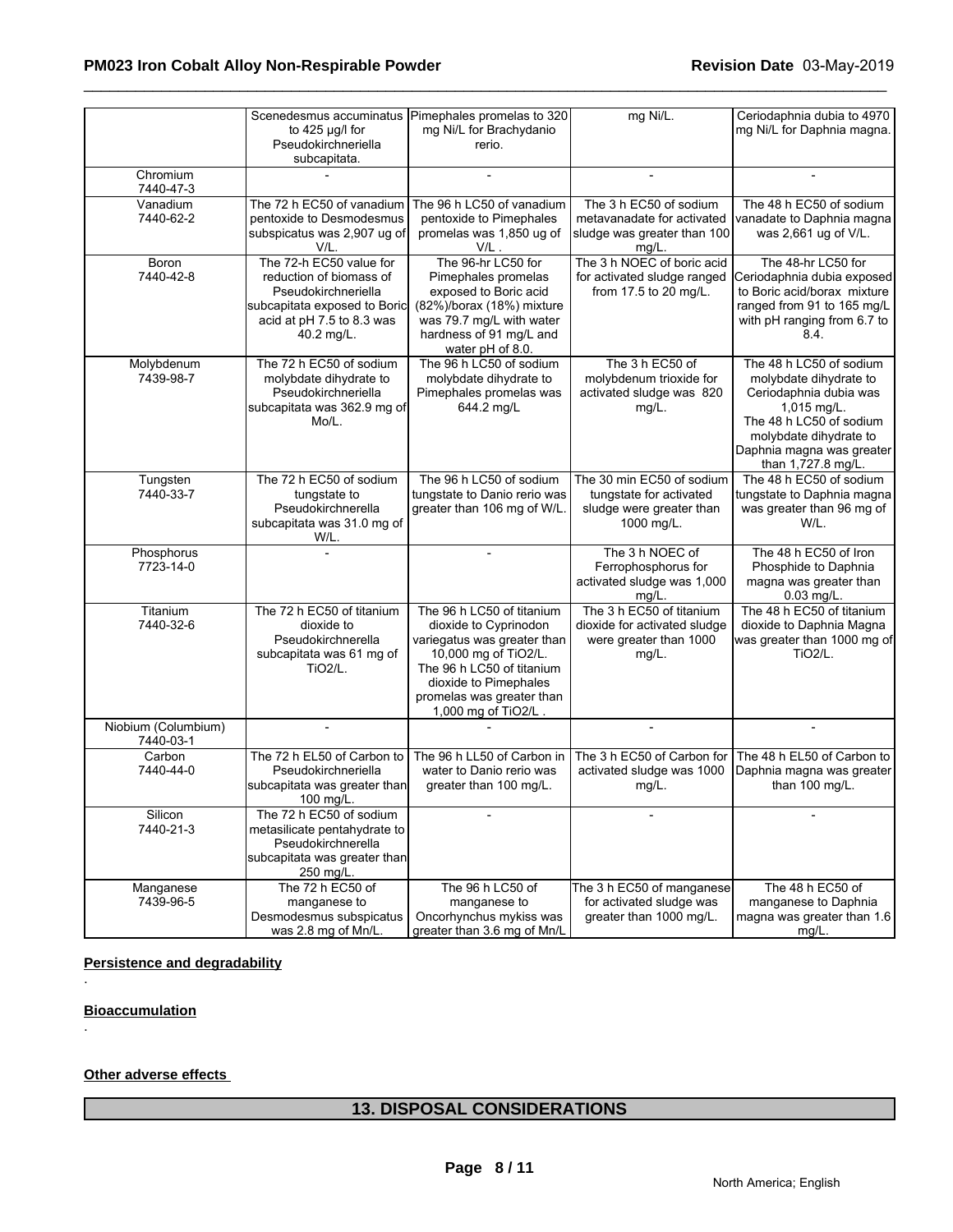#### **Waste treatment methods**

**Disposal of wastes** Disposal should be in accordance with applicable regional, national and local laws and regulations.

**Contaminated packaging** Disposal should be in accordance with applicable regional, national and local laws and regulations.

| <b>Chemical Name</b> | <b>RCRA - D Series Wastes</b> |
|----------------------|-------------------------------|
| Chromium             | 5.0 mg/L regulatory level     |
| 7440-47-3            |                               |

This product contains one or more substances that are listed with the State of California as a hazardous waste.

#### **14. TRANSPORT INFORMATION**

| <b>DOT</b>                                       | Regulated                                                                                                                                                                                                                               |
|--------------------------------------------------|-----------------------------------------------------------------------------------------------------------------------------------------------------------------------------------------------------------------------------------------|
| UN/ID No.                                        | 3077                                                                                                                                                                                                                                    |
| Proper shipping name                             | Environmentally hazardous substance, solid, n.o.s. (cobalt alloy powder) [include "nickel"<br>and ", RQ" if RQ is exceeded]                                                                                                             |
| <b>Hazard Class</b>                              | 9                                                                                                                                                                                                                                       |
| <b>Packing Group</b>                             | Ш                                                                                                                                                                                                                                       |
| <b>Reportable Quantity (RQ)</b>                  | "(RQ)", if quantity with particles smaller than 100 micrometers (0.004 inches) in an<br>individual package equals or exceeds the reportable quantity (RQ) of 5000 pounds of<br>chromium, 5000 pounds of copper, or 100 pounds of nickel |
| <b>Special Provisions</b>                        | 8, 146, 335, A112, B54, B120, IB8, IP3, N20, N91, T1, TP33                                                                                                                                                                              |
| <b>Marine pollutant</b>                          | This product contains a chemical which, although not listed, meets the IMDG criteria for<br>being a marine pollutant.                                                                                                                   |
| <b>Emergency Response Guide</b><br><b>Number</b> | Guide No. 171                                                                                                                                                                                                                           |

### **15. REGULATORY INFORMATION**

| <b>International Inventories</b> |                   |
|----------------------------------|-------------------|
| <b>TSCA</b>                      | Complies          |
| <b>DSL/NDSL</b>                  | Complies          |
| <b>EINECS/ELINCS</b>             | Complies          |
| <b>ENCS</b>                      | Not Listed        |
| <b>IECSC</b>                     | Complies          |
| <b>KECL</b>                      | Complies          |
| <b>PICCS</b>                     | <b>Not Listed</b> |
| <b>AICS</b>                      | Complies          |

 **Legend:** 

 **TSCA** - United States Toxic Substances Control Act Section 8(b) Inventory

 **DSL/NDSL** - Canadian Domestic Substances List/Non-Domestic Substances List

 **EINECS/ELINCS** - European Inventory of Existing Chemical Substances/European List of Notified Chemical Substances

 **ENCS** - Japan Existing and New Chemical Substances

 **IECSC** - China Inventory of Existing Chemical Substances

 **KECL** - Korean Existing and Evaluated Chemical Substances

 **PICCS** - Philippines Inventory of Chemicals and Chemical Substances

 **AICS** - Australian Inventory of Chemical Substances

#### **US Federal Regulations**

#### **SARA 313**

Section 313 of Title III of the Superfund Amendments and Reauthorization Act of 1986 (SARA). This product contains a chemical or chemicals which are subject to the reporting requirements of the Act and Title 40 of the Code of Federal Regulations, Part 372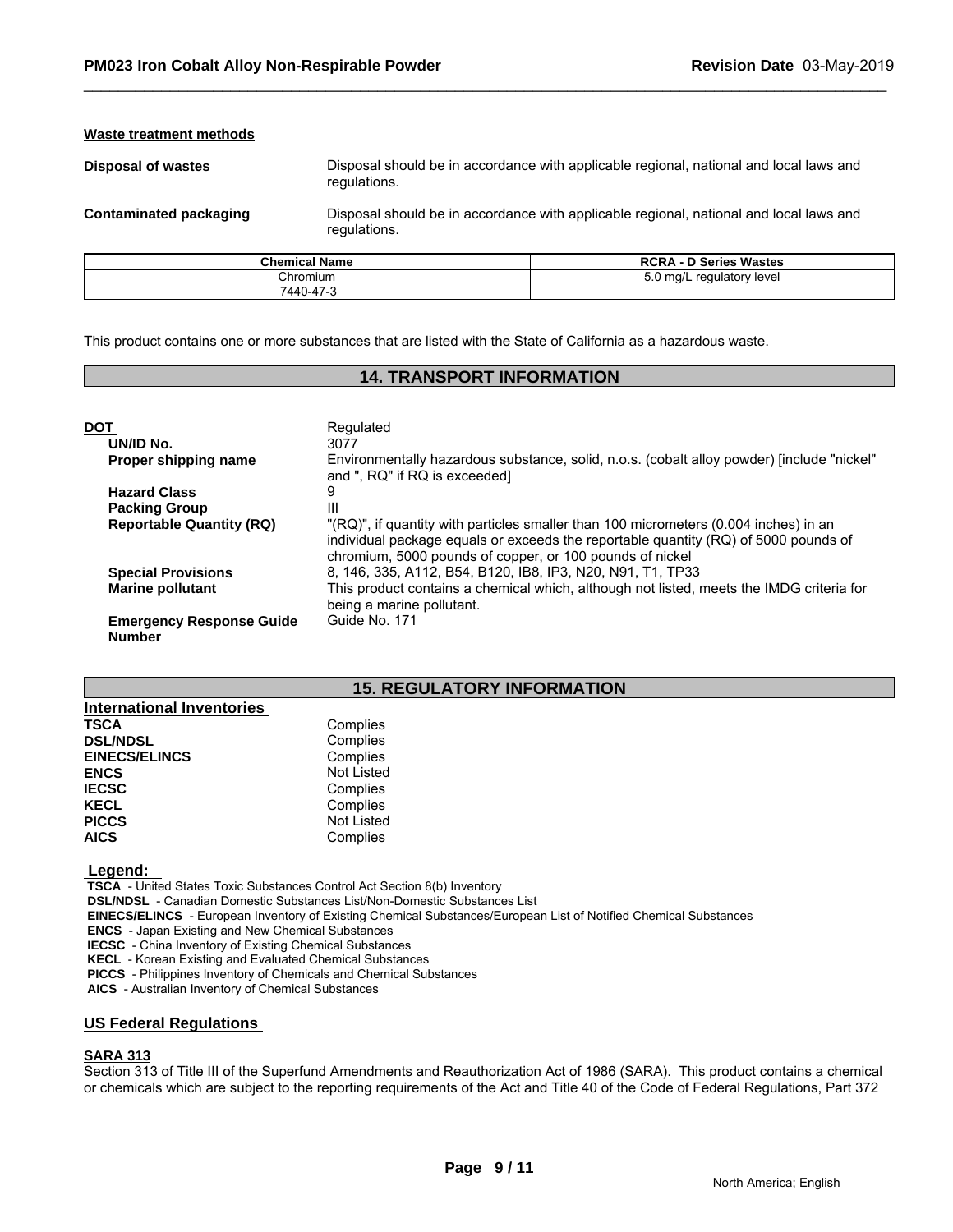| <b>Chemical Name</b>   | CAS No.   | Weiaht-%   | <b>SARA 313 - Threshold Values %</b> │ |
|------------------------|-----------|------------|----------------------------------------|
| Cobalt - 7440-48-4     | 7440-48-4 | $2.5 - 50$ |                                        |
| Nickel - 7440-02-0     | 7440-02-0 | 0 - 42     |                                        |
| Chromium - 7440-47-3   | 7440-47-3 | 0 - 40     |                                        |
| Phosphorus - 7723-14-0 | 7723-14-0 |            |                                        |
| Manganese - 7439-96-5  | 7439-96-5 | .          |                                        |

#### **SARA 311/312 Hazard Categories**

| Acute health hazard               | Yes |
|-----------------------------------|-----|
| <b>Chronic Health Hazard</b>      | Yes |
| Fire hazard                       | N٥  |
| Sudden release of pressure hazard | N٥  |
| <b>Reactive Hazard</b>            | No  |

### **CWA (Clean Water Act)**

This product contains the following substances which are regulated pollutants pursuant to the Clean Water Act (40 CFR 122.21 and 40 CFR 122.42)

| <b>Chemical Name</b> | <b>CWA - Reportable</b><br>Quantities | <b>CWA - Toxic Pollutants</b> | <b>CWA - Priority Pollutants</b> | <b>CWA - Hazardous</b><br><b>Substances</b> |
|----------------------|---------------------------------------|-------------------------------|----------------------------------|---------------------------------------------|
| Nickel               |                                       |                               | $\lambda$                        |                                             |
| 7440-02-0            |                                       |                               |                                  |                                             |
| Chromium             |                                       |                               | ↗                                |                                             |
| 7440-47-3            |                                       |                               |                                  |                                             |
| Phosphorus           | ∣ Ib                                  |                               |                                  |                                             |
| 7723-14-0            |                                       |                               |                                  |                                             |

#### **CERCLA**

This material, as supplied, contains one or more substances regulated as a hazardous substance under the Comprehensive Environmental Response Compensation and Liability Act (CERCLA) (40 CFR 302)

| <b>Chemical Name</b> | <b>Hazardous Substances RQs</b> |
|----------------------|---------------------------------|
| Nickel               | 100 lb                          |
| 7440-02-0            |                                 |
| Chromium             | 5000 lb                         |
| 7440-47-3            |                                 |
| Phosphorus           | -lb                             |
| 7723-14-0            |                                 |

#### **US State Regulations**

#### **California Proposition 65**

This product contains the Proposition 65 chemicals listed below. Proposition 65 warning label available at ATImetals.com.

| <b>Chemical Name</b>  | <b>California Proposition 65</b> |
|-----------------------|----------------------------------|
| 7440-48-4<br>Cobalt - | Carcinogen                       |
| 7440-02-0<br>Nickel   | Carcinogen                       |

#### **U.S. State Right-to-Know Regulations**

| <b>Chemical Name</b>    | New Jersey | <b>Massachusetts</b> | Pennsylvania |
|-------------------------|------------|----------------------|--------------|
| Cobalt<br>7440-48-4     |            |                      | ∧            |
| Nickel<br>7440-02-0     | Χ          | v<br>⋏               | X            |
| Chromium<br>7440-47-3   | X          |                      | X            |
| Vanadium<br>7440-62-2   | x          | v<br>⋏               | X            |
| Molybdenum<br>7439-98-7 | Χ          | x                    | X            |
| Tungsten<br>7440-33-7   |            | v<br>́               | X            |
| Phosphorus<br>7723-14-0 | X          | v<br>ᄉ               | X            |